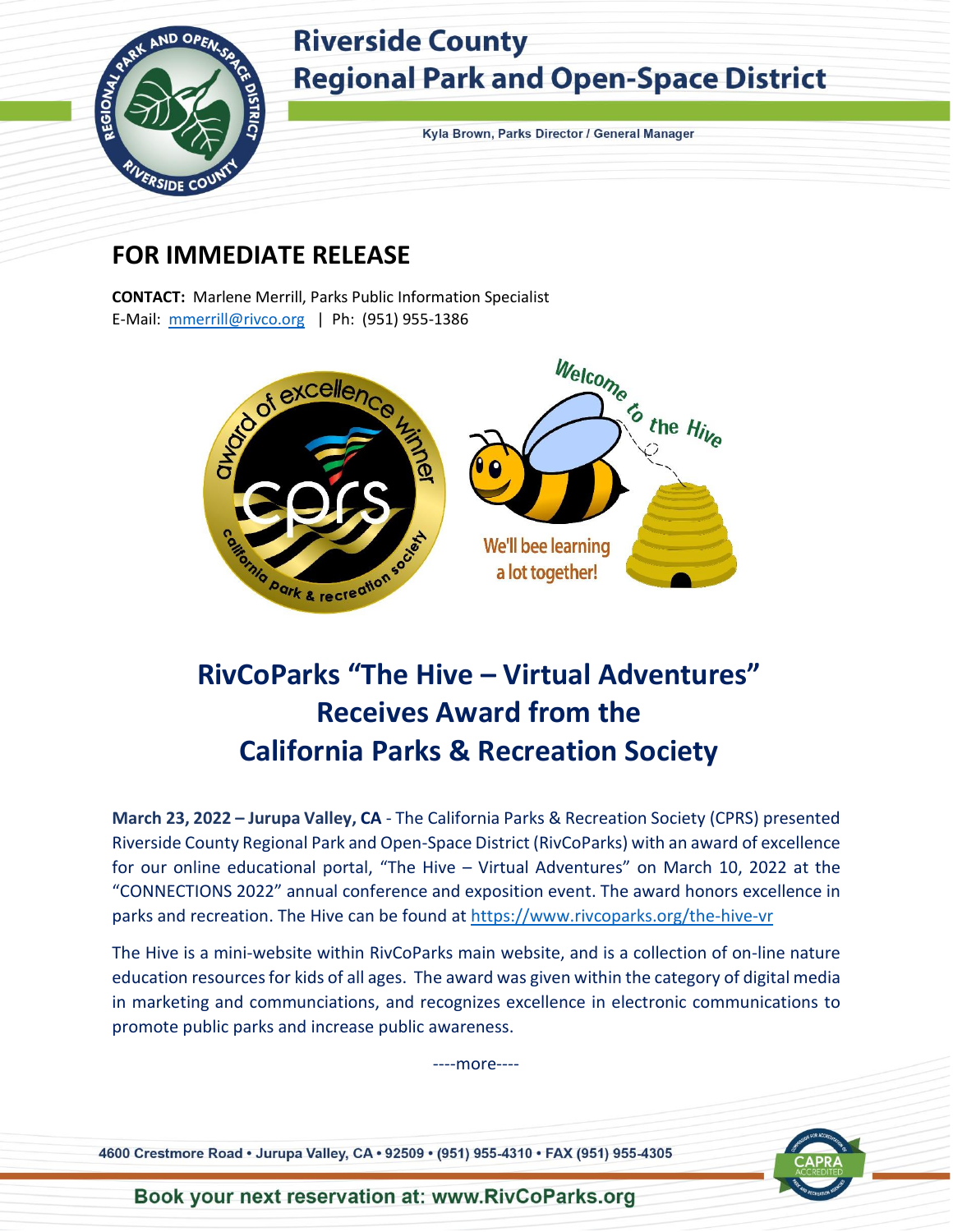# **RIVCO PARKS**

Designed as a virtual-natural world to visit, The Hive also encourages people to go enjoy the great outdoors in person after learning a thing or two online. This fun nature ed portal was created during Covid-19 and it offered families who were cooped up ideas to have fun safely, either indoors or outdoors, with nature-themed activities. The need for children (and adults) to have fun during this time was identified as critically important to support mental health as study after study have confirmed the physical and mental health benefits of nature.

"We are honored to have the opportunity to share nature education with children and families and to encourage them to get outside. RivCoParks has consistently offered positive options, both virtually and in-person, during this challenging time in history," stated RivCoParks General Manger Kyla Brown.

Created with plenty of bee puns and whimsey, The Hive includes the following:

- Special Events like Virtual Twilight Tales, Virtual Pajama Storytime, and I Love My Watershed Week
- Nature Guides & Scavenger Hunts featuring birding booklets, word search games and camp-at-home fun and games
- Crafts to build your own watershed, create a frog face, and design a flying bat
- Virtual Storytime with Stagecoach Storytime readings and other stories read at various park sites
- What's the Difference? WEDNESDAYS a series of videos about the differences between similar critters like the Millipede Centipede Misunderstanding
- Virtual meeting backdrops from scenic locations

Be sure to stop by and visit the award-winning "The Hive – Virtual Adventures" <https://www.rivcoparks.org/the-hive-vr>

See our flyer enclosed for more info.

#### **The Riverside County Regional Park and Open-Space District (RivCoParks)**

Our Mission is to acquire, protect, develop, manage, and interpret for the inspiration, use and enjoyment of all people, a well-balanced system of park related places of outstanding scenic, recreational, and historic importance. Our Vision is to be the regional leader in improving lives through people, parks, places and programs.